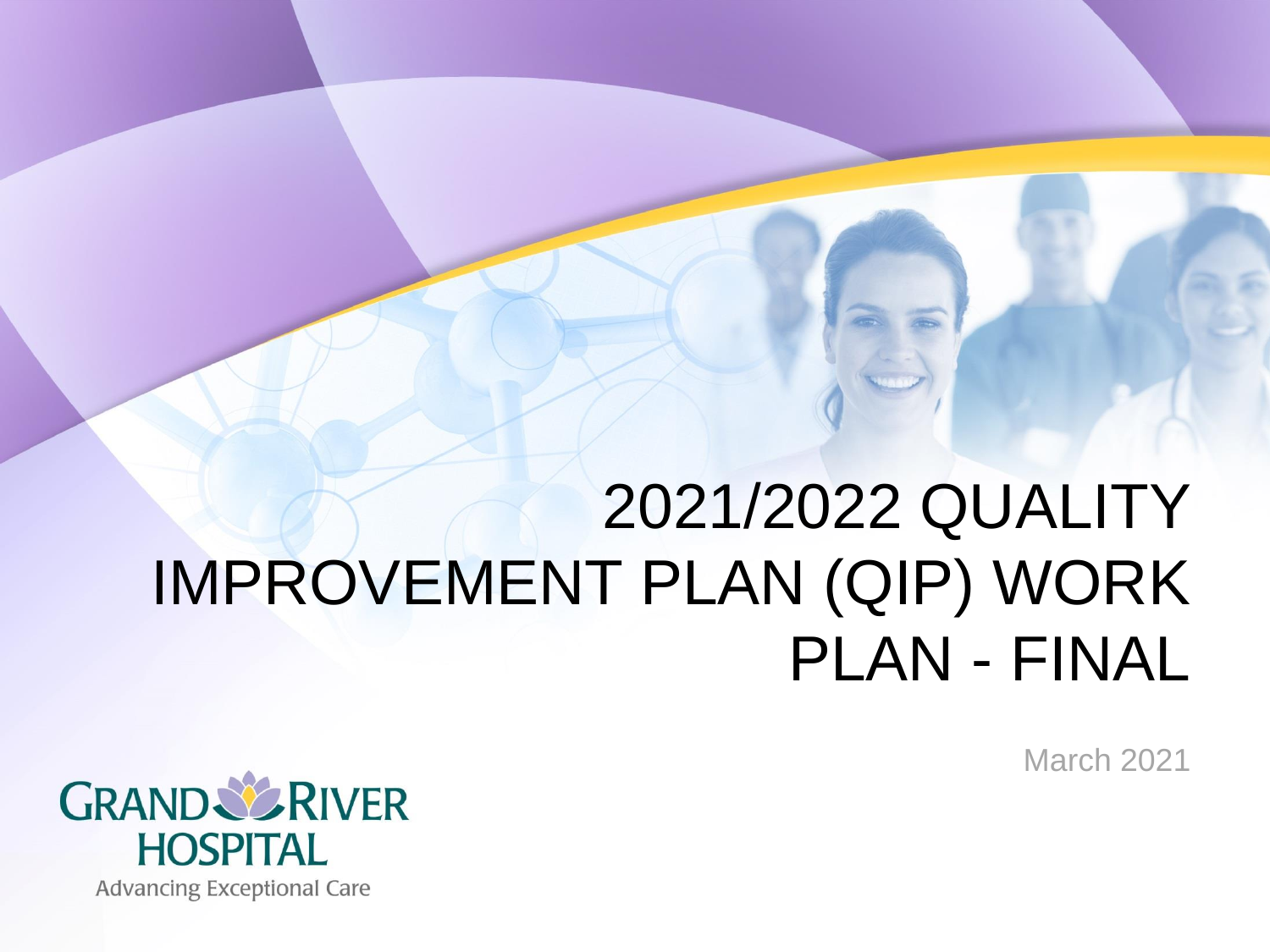## 2021/22 WORK PLAN

| <b>INDICATOR</b>                                                                                                          | <b>TARGET</b> | <b>CHANGE INITIATIVE(S)</b>                                                                                                                                       | <b>METHODS</b>                                                                                                                                                                                                                                                                                                                                                       | <b>PERSON</b><br><b>RESPONSI</b><br><b>BLE</b>                     |
|---------------------------------------------------------------------------------------------------------------------------|---------------|-------------------------------------------------------------------------------------------------------------------------------------------------------------------|----------------------------------------------------------------------------------------------------------------------------------------------------------------------------------------------------------------------------------------------------------------------------------------------------------------------------------------------------------------------|--------------------------------------------------------------------|
| Emergency<br>Department<br>wait time for<br>inpatient bed                                                                 | 12 hours      | Implement electronic TOI for ED to<br>ward transitions, reducing delays<br>associated with verbal TOI.<br><b>ED Diversion Project</b>                             | Engage Cerner specialist and<br>work with ED and inpatient<br>clinical teams on education and<br>communication plan<br>Conduct audits to verify<br>$\bullet$<br>electronic TOI is being completed<br>Work with community partners<br>to develop a process for diversion<br>of some ED care into the<br>community                                                     | Director, ED,<br>Medicine,<br>Regional<br>Stroke, Access<br>& Flow |
| Emergency<br>Department<br>physician initial<br>assessment<br>(PIA) average<br>wait in hours $-$<br>90 <sup>th</sup> %ile | 3 hours       | Identify and prioritize resources<br>necessary to reduce the impact of<br>bottlenecks within the ED that have a<br>significant impact on PIA and patient<br>flow. | Utilize Fracture Clinic space for<br>$\bullet$<br>ED level patients<br>Adjust physician start time from<br>$\bullet$<br>1400 to 1000 for shifts paid for<br>by P4R funding to better align<br>with patient arrival times<br>Dedicated ED phlebotomist<br>$\bullet$<br>Optimize utilization of ACA/fast<br>track area                                                 | Director, ED,<br>Medicine,<br>Regional<br>Stroke, Access<br>& Flow |
| % of time<br>provincial wait<br>time target is<br>met for ED                                                              | 89.7%         | Identify and prioritize resources to<br>address patient flow bottlenecks<br>within and beyond the walls of the<br>ED.<br><b>ED Patient Flow Project</b>           | Optimize capabilities within<br>$\bullet$<br>Cerner to utilize real time data<br>to flag bottlenecks and trigger<br>escalation<br>Pilot admission avoidance<br>$\bullet$<br>strategy with LHIN service<br>provider<br>Partner with NLOT and GIM to<br>offer virtual consultation for<br>patients in LTCH & RH<br>Develop real time flow<br>information display in ED | Director, ED,<br>Medicine,<br>Regional<br>Stroke, Access<br>& Flow |

7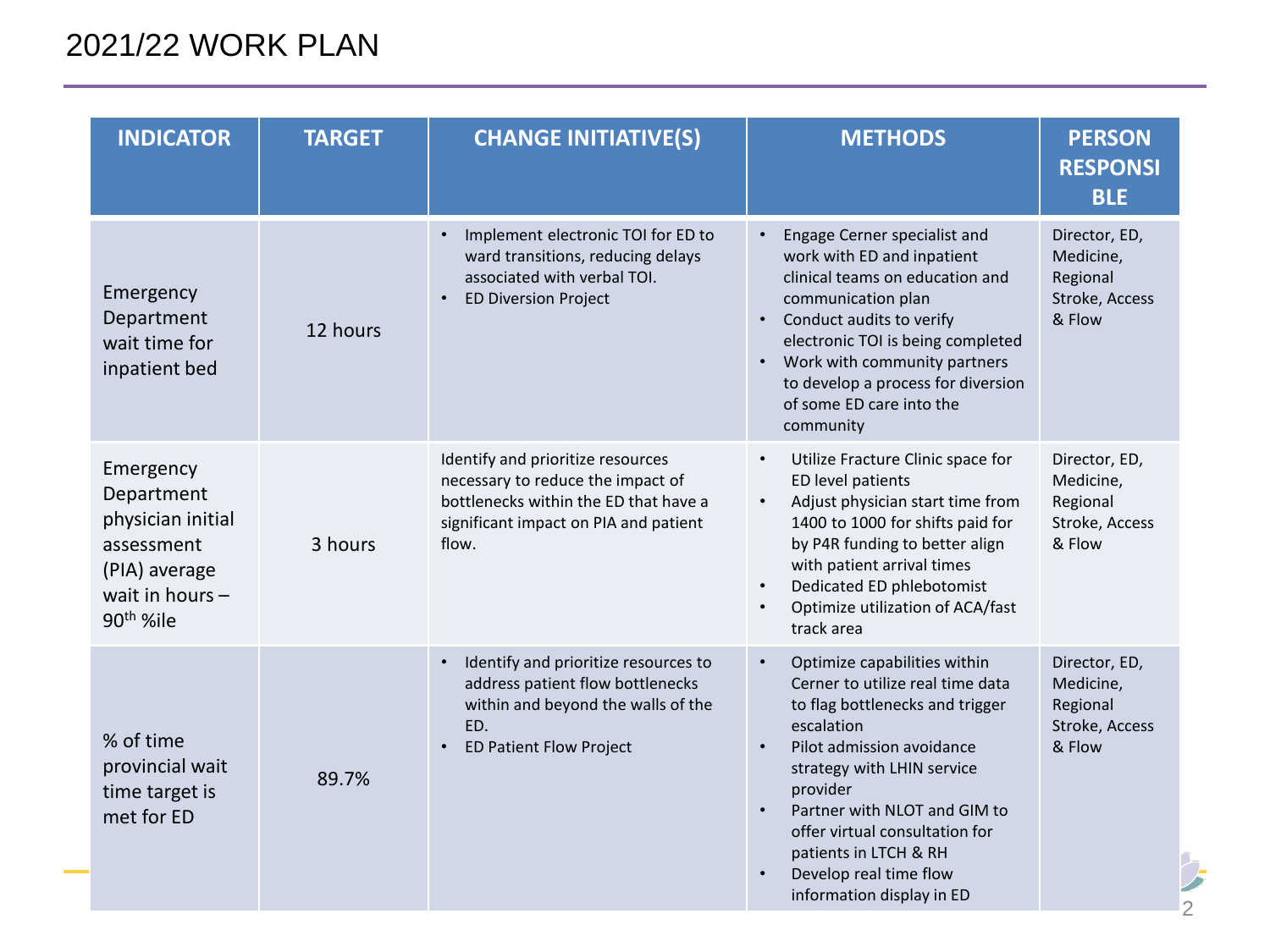## 2021/22 CHANGE INITIATIVES

| <b>INDICATOR</b>                                                | <b>TARGET</b> | <b>CHANGE INITIATIVE(S)</b>                                                                                                                                          | <b>METHODS</b>                                                                                                                                                                                                                                                                                                                                                                    | <b>PERSON</b><br><b>RESPONSIBLE</b>                                       |
|-----------------------------------------------------------------|---------------|----------------------------------------------------------------------------------------------------------------------------------------------------------------------|-----------------------------------------------------------------------------------------------------------------------------------------------------------------------------------------------------------------------------------------------------------------------------------------------------------------------------------------------------------------------------------|---------------------------------------------------------------------------|
| Avoidable<br><b>Beds</b><br>(Conservable<br>Beds + ALC<br>Beds) | 123 beds      | Implement strategies aimed at decreasing<br>inpatient LOS, reducing ALC rates and reducing<br>hospital readmission rates, leveraging virtual<br>care where possible. | Expand RRTP from medicine units to entire site,<br>including ED, to facilitate earlier discharges and a<br>reduction in referrals to inpatient rehab<br>GEM nurses to provide virtual follow up for<br>patients discharged from medicine program at high<br>risk for readmission<br>Implement geriatric model of care, which will<br>improve discharge planning for frail seniors | Director, ED,<br>Medicine, Regional<br>Stroke, Access &<br><b>Flow</b>    |
| % of time<br><b>BPMH</b> is<br>completed on<br>admission        | 80 %          | Decrease the knowledge gap of clinical<br>1)<br>staff<br>Increase accountability for the process<br>2)                                                               | Monitor outcomes from EDGE learning course<br>$\bullet$<br>Implement HIPPO education module<br>$\bullet$<br>1:1 coaching with nursing staff (piloting in ED)<br>Monthly reporting on BPMH compliance by<br>$\bullet$<br>program<br>Daily reporting on BPMH completion by program<br>Implementation of pharmacy students on select<br>units                                        | Integrated<br>Director, Pharmacy<br>Director,<br>Professional<br>Practice |